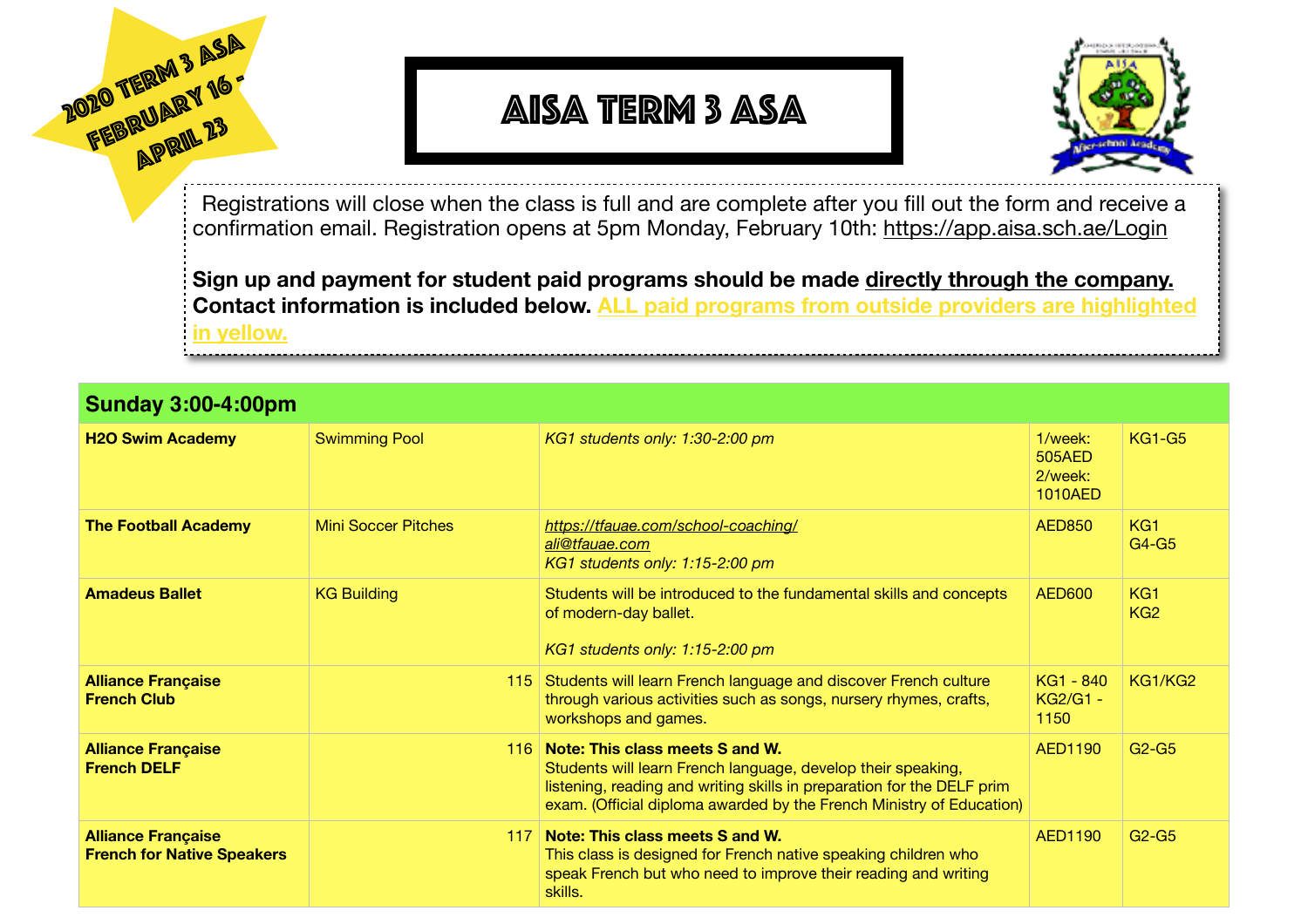| <b>Monday 3:00-4:00pm</b>                         |                                               |                                                                                                                                                                                          |                                                |               |
|---------------------------------------------------|-----------------------------------------------|------------------------------------------------------------------------------------------------------------------------------------------------------------------------------------------|------------------------------------------------|---------------|
| <b>STEAM Club</b>                                 | Ms. Barney<br><b>Room 123</b>                 | Use your problem solving and creativity skills to solve STEAM<br>challenges.                                                                                                             | Free                                           | <b>KG2-G2</b> |
| <b>Craft Club</b>                                 | Ms. Williams<br>Room 119                      | Create artwork using recycled materials.                                                                                                                                                 | Free                                           | <b>KG2-G2</b> |
| <b>Kanga Cricket</b>                              | Mr & Mrs. Brodie<br><b>Soccer Field</b>       | Students will learn how to play the sport of Cricket.                                                                                                                                    | Free                                           | $G3-5$        |
| <b>Genius Hour</b>                                | Ms. Albrecht<br>Room 101                      | Students will choose a project to research, design and present in a<br>creative way.                                                                                                     | Free                                           | $G3-5$        |
| <b>Drawing Club</b>                               | Ms. Blount<br>Room 103                        | Refine your sketching skills with some guided drawing.                                                                                                                                   | Free                                           | G4-G5         |
| <b>Junior Lions Season 3</b><br><b>Basketball</b> | <b>Junior Emirates Athletic</b><br>Conference | Please Note: This ASA meets M and W.<br>Season begins Monday, April 13.<br>This activity requires students to attend the end of season<br>tournament on June 6 @ Dubai American Academy. |                                                | G4, G5, G6    |
| <b>H2O Swim Academy</b>                           | <b>Swimming Pool</b>                          | KG1 students only: 1:30-2:00 pm                                                                                                                                                          | 1/week:<br><b>505AED</b><br>2/week:<br>1010AED | <b>KG2-G5</b> |
| <b>The Football Academy</b>                       | <b>Mini Soccer Pitches</b>                    | KG1 students only: 1:15-2:00 pm                                                                                                                                                          |                                                | AED850 KG2-G1 |
| <b>Emirates Karate</b>                            | <b>KG Building</b>                            | KG1 students only: 1:15-2:00 pm<br>KG2 - G5 3:00 - 4:00pm                                                                                                                                | 820 AED<br>(Inc.<br>Uniform)                   | <b>KG1-G5</b> |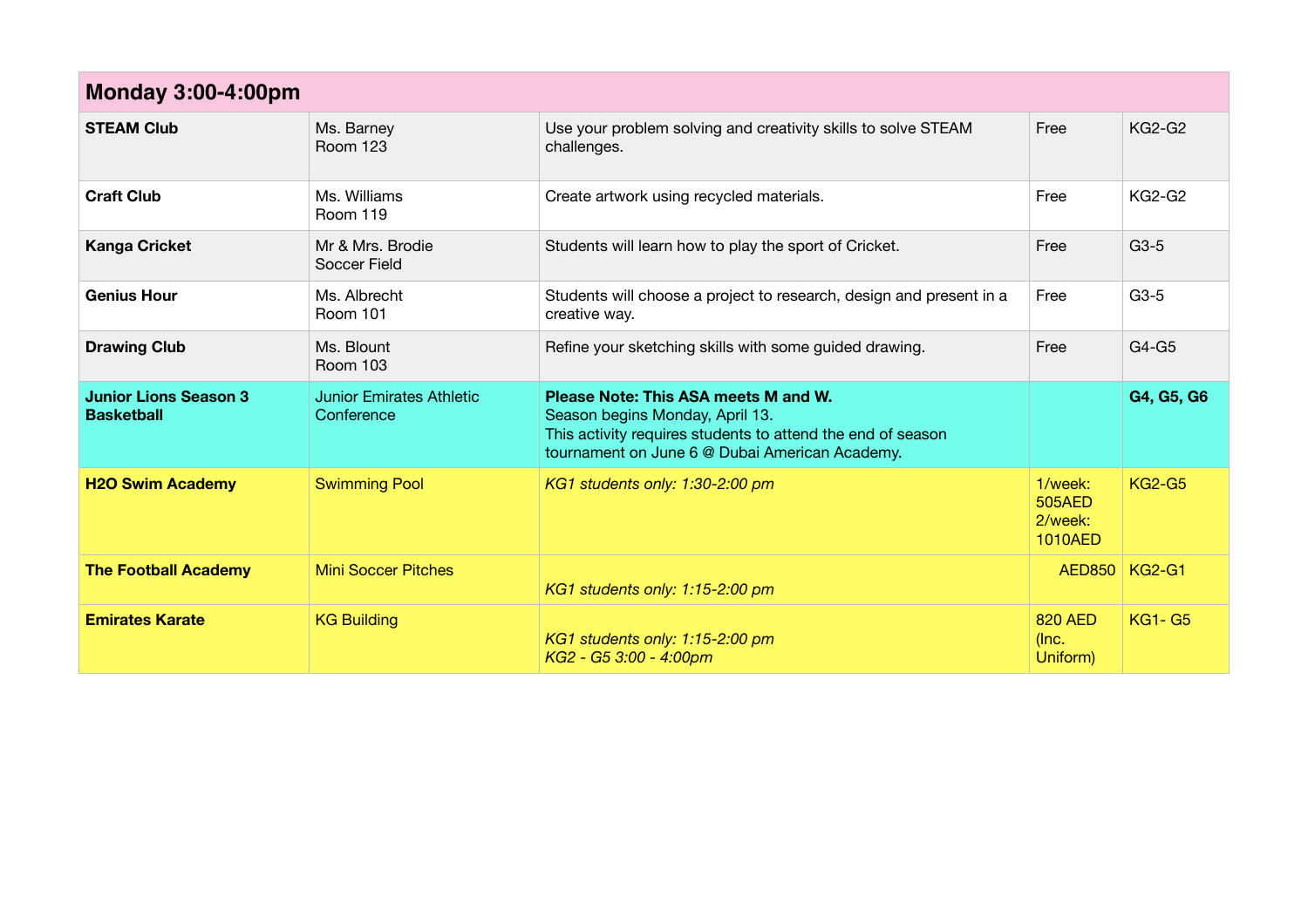| <b>Tuesday 3:00-4:00pm</b>          |                                    |                                                                                                                                                                                                                   |                                     |                                    |  |
|-------------------------------------|------------------------------------|-------------------------------------------------------------------------------------------------------------------------------------------------------------------------------------------------------------------|-------------------------------------|------------------------------------|--|
| <b>Big Buddy &amp; Little Buddy</b> | Ms. Angela<br>B <sub>2</sub> -10   | In this ASA, students will find common interests and discover new<br>ones! KG2 and Grade 5 students are welcomed to join and make a<br>buddy in a different grade level.                                          | Free                                | KG <sub>2</sub> and G <sub>5</sub> |  |
| <b>Funky Fingers</b>                | Ms. Blandshaw<br>B2-06             | Fun fine motor activities to keep those funky fingers busy and<br>strong! Each week we will explore practical early years activities<br>such as cutting, beading, lacing, painting and coloring to name a<br>few. | Free                                | <b>KG2-G1</b>                      |  |
| <b>Book Craft Club</b>              | Ms. Stehling<br>B2-08              | Students will read and discuss stories and then create a fun craft.                                                                                                                                               | Free                                | <b>KG2-G1</b>                      |  |
| <b>Mini Basketball</b>              | Ms. Dickie<br>Boys' side Courtyard | Students will be introduced to the fundamental skills of basketball.                                                                                                                                              | Free                                | $G2-G3$                            |  |
| <b>Art Nature Club</b>              | Mrs. Sajeda Mohammed<br>Room 109   | Students will design and create artwork in the context of nature.                                                                                                                                                 | Free                                | $G2-G3$                            |  |
| <b>Junior Chef</b>                  | Mrs. Silwadi<br>Room 100           | Students will learn how to prepare some basic Arabic treats.                                                                                                                                                      | AED100                              | $G3-G5$                            |  |
| <b>Math Games</b>                   | Ms. Bunting<br>$B1-3$              | A fun way to learn math.                                                                                                                                                                                          | Free                                | $G3-G5$                            |  |
| <b>Spanish Club</b>                 | Ms. Perez<br>$B1-4$                | A fun introduction to the Spanish language.                                                                                                                                                                       | Free                                | G3-G5                              |  |
| <b>H2O Swim Academy</b>             | <b>Swimming Pool</b>               | 1/week: 505 AED<br>2/week: 1010 AED<br>KG1 students only: 1:30-2:00 pm                                                                                                                                            | See Below                           | $KG2-G5$                           |  |
| <b>Emirates Karate</b>              | <b>KG Building</b>                 | KG1 students only: 1:15-2:00 pm<br>KG2 - G5 3:00 - 4:00pm                                                                                                                                                         | <b>820 AED</b><br>(Inc.<br>Uniform) | <b>KG1-G5</b>                      |  |
| <b>Brainy n Bright Robotics</b>     |                                    | 125 Foundational robotics and programming concepts; Engineering<br>skills by playing with motors and sensors; Analytic and problem<br>solving skills; Build and modify robotic designs.                           |                                     | AED750   Kg2 - G5                  |  |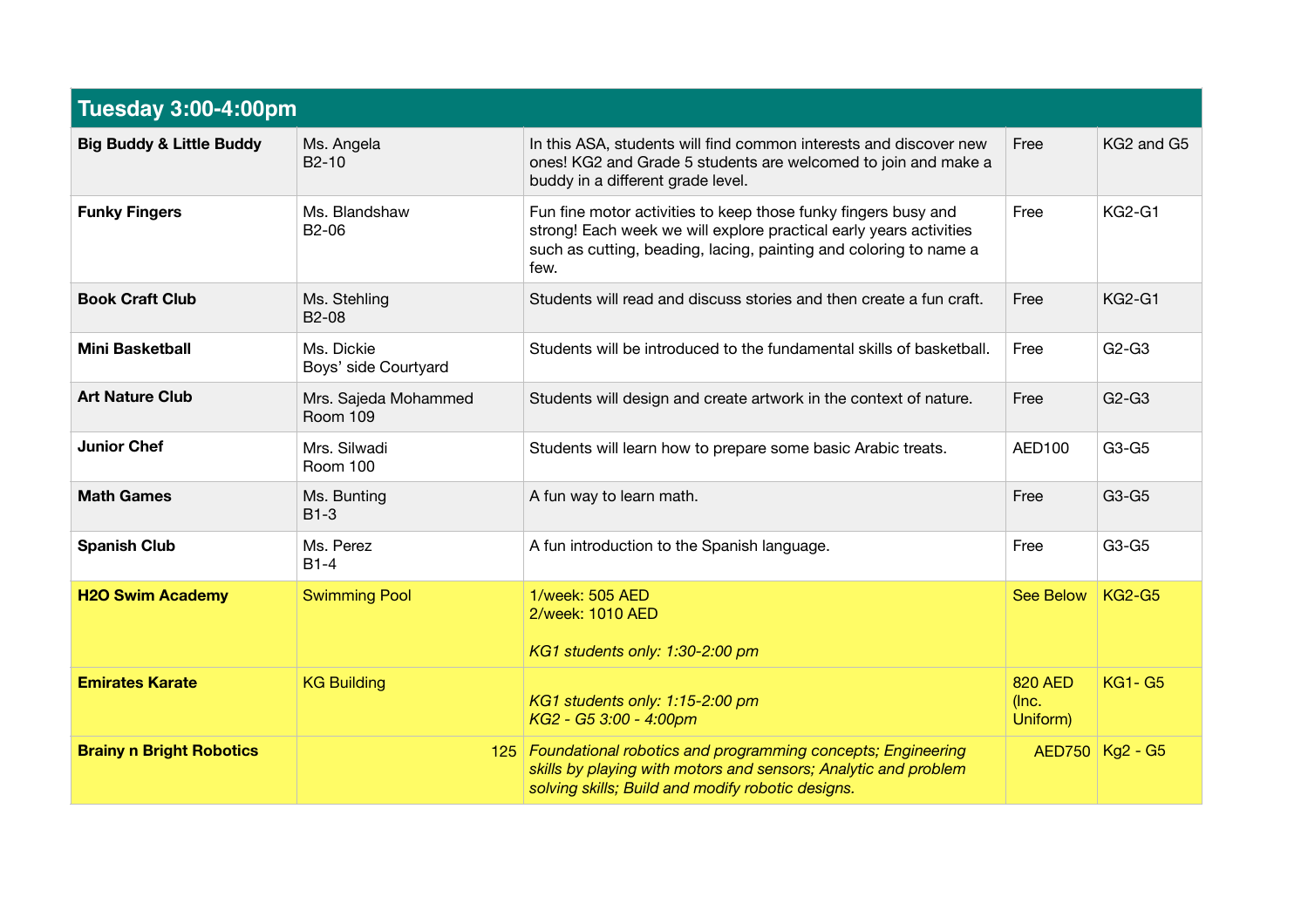| <b>Wednesday 3:00-4:00pm</b>                                   |                                                   |                                                                                                                                                                                                                                                                                                                            |                                     |                                |  |
|----------------------------------------------------------------|---------------------------------------------------|----------------------------------------------------------------------------------------------------------------------------------------------------------------------------------------------------------------------------------------------------------------------------------------------------------------------------|-------------------------------------|--------------------------------|--|
| <b>Creative Culture Club</b>                                   | Ms. Morris<br><b>Room 115</b>                     | Learn how to create different cultural crafts (purses, instruments, jewelry,<br>etc.) from different cultures.                                                                                                                                                                                                             | Free                                | $G2-G3$                        |  |
| <b>Creative Culture Club</b>                                   | Ms. Dudley<br><b>Room 115</b>                     | Learn how to create different cultural crafts (purses, instruments, jewelry,<br>etc.) from different cultures.                                                                                                                                                                                                             | Free                                | <b>KG2-G1</b>                  |  |
| <b>Drama Club</b>                                              | Ms. Bassett<br><b>Room B2-05</b>                  | Students will have the opportunity to increase confidence and improve<br>expressive communication through participation in theater games and<br>activities. Imaginations will soar as we act our classic and contemporary<br>children's stories. Music, costumes and crafts will be incorporated into<br>each performance! | Free                                | <b>KG2-G2</b>                  |  |
| <b>Recorder Club</b>                                           | Ms. Healey<br>Room B2-02                          | Students will learn songs using a recorder. Students will need to have<br>their own recorder for this club.                                                                                                                                                                                                                | Free                                | G3-G5                          |  |
| <b>Bloxels Game Building</b>                                   | Ms. Jackson<br>Room 110                           | Learn how to develop video games that can be played by your peers.<br>Student iPads required.                                                                                                                                                                                                                              | Free                                | G4-G5                          |  |
| <b>Scrabble Club</b>                                           | Ms. Sukaina<br><b>Student Services Room</b>       | Improve your word building skills in a fun way.                                                                                                                                                                                                                                                                            | Free                                | G4-G5                          |  |
| <b>Emergency Survival Skills</b>                               | Mr. Molloy<br>Room 126                            | Learn some handy tricks like tying knots, filtering water, and<br>building emergency kits at home.                                                                                                                                                                                                                         | Free                                | G4-G5                          |  |
| <b>Junior Lions Season 3</b><br><b>Basketball</b>              | <b>Junior Emirates Athletic</b><br>Conference     | Please Note: This ASA meets M and W.<br>Season begins Monday, April 13.<br>This activity requires students to attend the end of season tournament on<br>June 6 @ Dubai American Academy.                                                                                                                                   |                                     | G4, G5, G6                     |  |
| <b>H2O Swim Academy</b>                                        | <b>Swimming Pool</b>                              | 1/week: 505 AED<br>2/week: 1010 AED<br>KG1 students only: 1:30-2:00 pm                                                                                                                                                                                                                                                     | <b>See Below</b>                    | <b>KG2-G5</b>                  |  |
| <b>The Football Academy</b>                                    | <b>Mini Soccer Pitches</b>                        | KG1 students only: 1:15-2:00 pm                                                                                                                                                                                                                                                                                            | AED850 G2-G3                        |                                |  |
| <b>Alliance Française</b><br><b>French DELF</b>                | 116 I                                             | Note: This class meets S and W.<br>Students will learn French language, develop their speaking, listening,<br>reading and writing skills in preparation for the DELF prim exam. (Official<br>diploma awarded by the French Ministry of Education)                                                                          | <b>AED1190</b>                      | $G2-G5$                        |  |
| <b>Alliance Francaise</b><br><b>French for Native Speakers</b> |                                                   | 117 Note: This class meets S and W.<br>This class is designed for French native speaking children who speak<br>French but who need to improve their reading and writing skills.                                                                                                                                            | AED1190                             | $G2-G5$                        |  |
| <b>Art Nook Art Workshop</b>                                   | Ms. Daisy Dy-Liacco<br><b>Elementary Art Room</b> | Be creative. Develop your imagination and build confidence through art.                                                                                                                                                                                                                                                    | <b>AED1120</b>                      | G <sub>2</sub> -G <sub>5</sub> |  |
| <b>Emirates Karate</b>                                         | <b>KG Building</b>                                | KG1 students only: 1:15-2:00 pm<br>KG2 - G5 3:00 - 4:00pm                                                                                                                                                                                                                                                                  | <b>820 AED</b><br>(Inc.<br>Uniform) | <b>KG1-G5</b>                  |  |